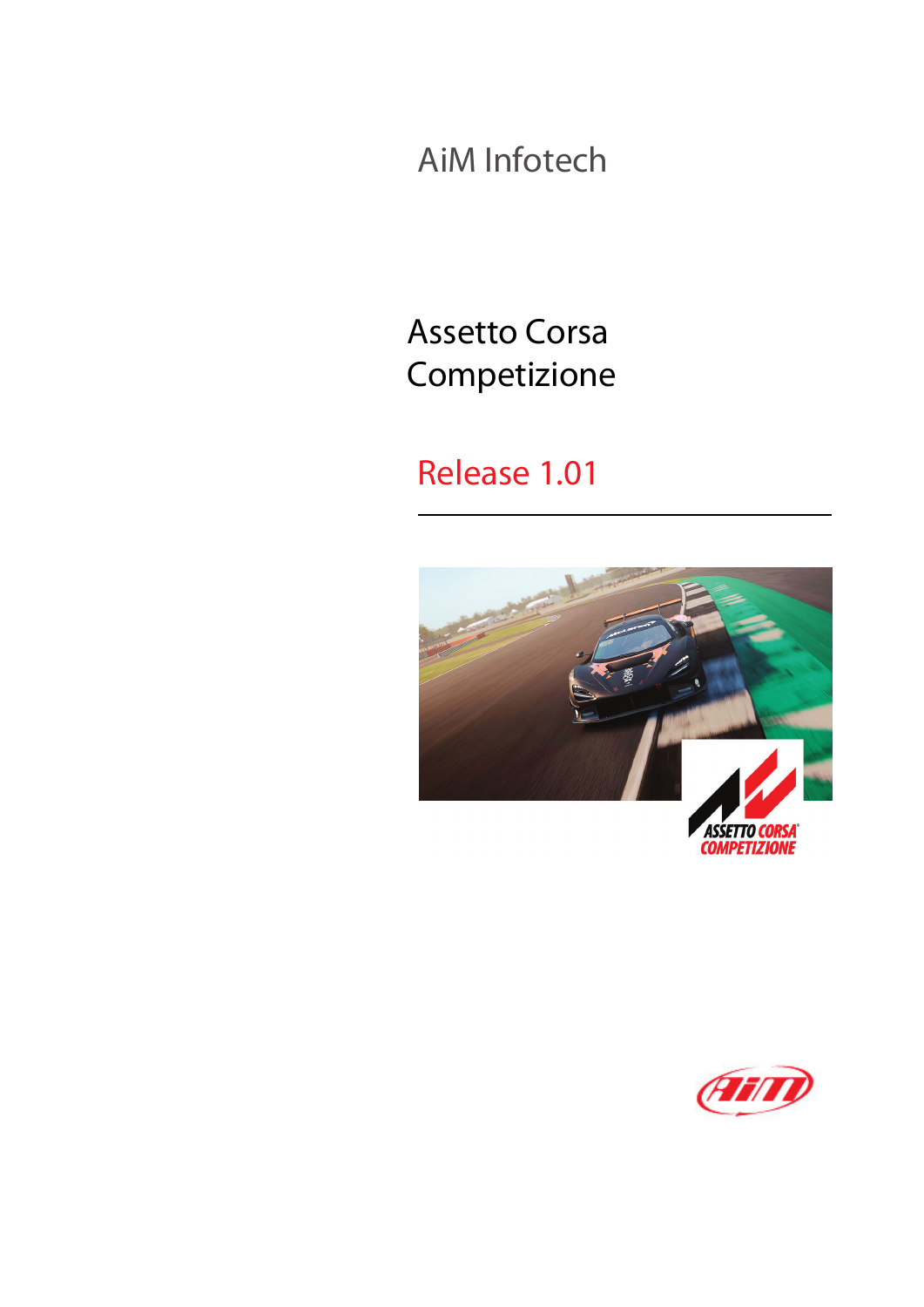

# 1 – Assetto Corsa Competizione

In this guide we'll see in a few steps how to generate telemetry data from Assetto Corsa Competizione with our software RaceStudio 3 and how to start analyzing them:

# 2 – Preliminary settings

- Download RaceStudio 3 from the website [www.aim-sportline.com/en/sw-fw-download.htm](http://www.aim-sportline.com/en/sw-fw-download.htm) and install it. After the process is completed you'll also find that RaceStudio 2 has been installed in your PC, this is the software that you'll use to analyze your telemetry data.
- Now run RaceStudio 3 and in the *Preferences* menu go to *Conversion* and *Settings*. In this section there are the following fields and options:
	- o The path to the folder where data to be analyzed are stored. This path can be customized using the icon at the end of the line
	- o A checkbox for the Race Studio Analysis converter selection.
	- o A checkbox you can choose in Assetto Corsa Competizione if you want all the available channels to be logged instead of the default list (the complete lists are in the appendix).

It's recommended to flag the RS2 checkboxes; doing so you will make RaceStudio 3 to monitor the folder in which the simulator saves the telemetry files. If you prefer to check it manually you can however use the batch conversion option available in the *Preferences* – *Conversion* menu.

| <b>Sa</b> Settings for Import of Files                                               |              | $\times$ |
|--------------------------------------------------------------------------------------|--------------|----------|
| <b>iRacing</b>                                                                       |              |          |
| C:\Users\emiliano.bina.AIM-TECH\Documents\iRacing\telemetry\                         |              | z        |
| RS2 Analysis<br> ✓                                                                   | All channels | اما      |
| Assetto Corsa Competizione                                                           |              |          |
| C:/AIM SPORT/RaceStudio3/user/data/AssettoCorsaCompetizione/                         |              | r.       |
| <b>RS2 Analysis</b>                                                                  | All channels |          |
| rFactor2                                                                             |              |          |
| C:\Program Files (x86)/Steam/steamapps/common/rFactor 2 Demo/UserData/AiM_telemetry/ |              | Ø        |
| <b>RS2 Analysis</b>                                                                  | All channels |          |
|                                                                                      |              |          |
|                                                                                      |              |          |
|                                                                                      |              |          |
|                                                                                      |              |          |
|                                                                                      |              |          |
| OK                                                                                   | Cancel       |          |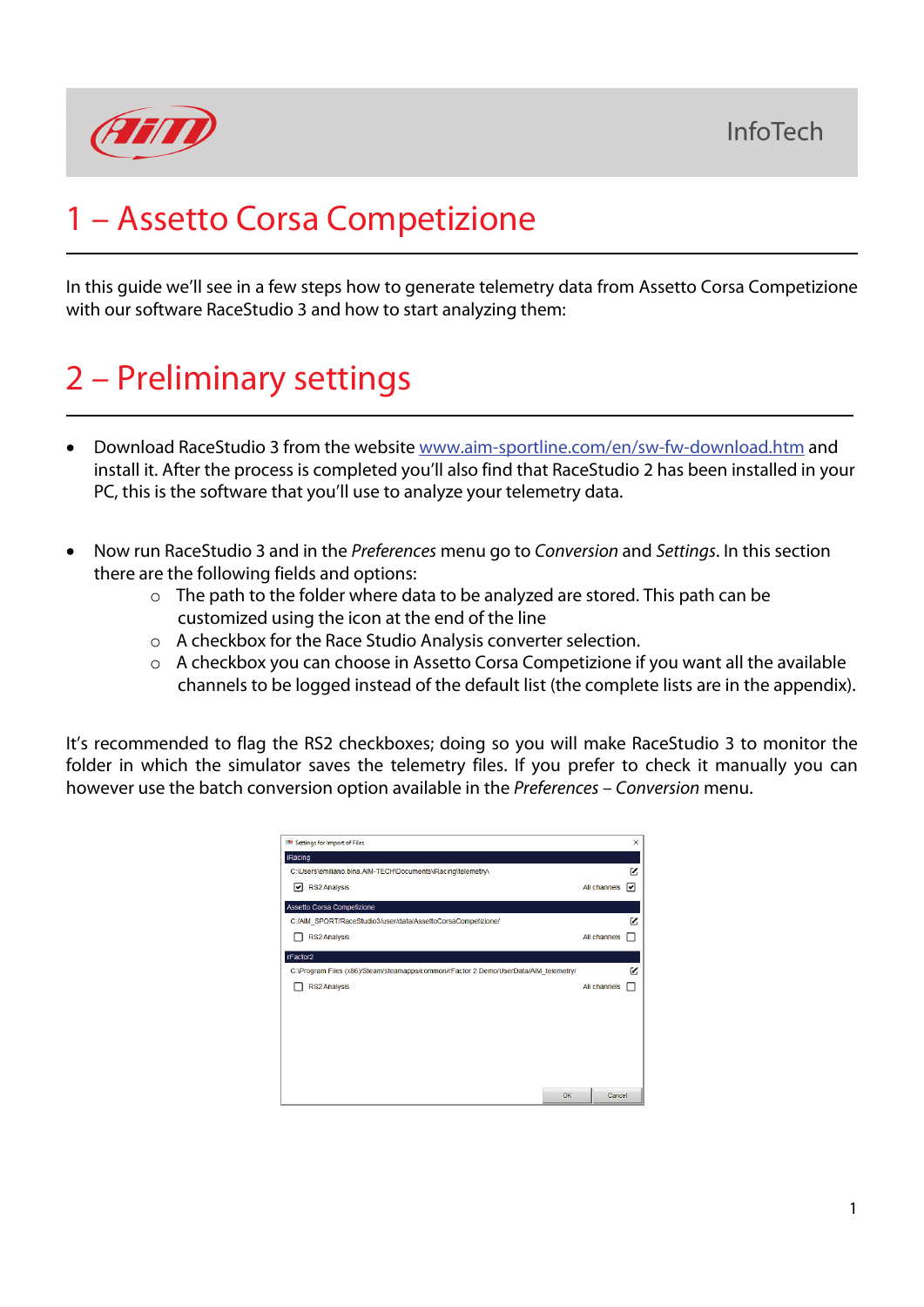

• Inside RaceStudio 3 you'll find a small application, the AiM Simulator Manager (ASM). ASM needs to be running while you are using the simulator and will allow you to record the telemetry data.

To select how this application should be launched, enter the RaceStudio 3 *Preferences* menu, then go in *AiM Sim Racing* section and make your choice if this should run automatically or manually (setting ASM to run at OS Startup is recommended).

| RaceStudio3 (64 bit) 3.32.10 |                                                    |               |
|------------------------------|----------------------------------------------------|---------------|
| 30<br>(∱2<br>ۍ               | 凾<br>ᅹ<br>它                                        |               |
| <b>Units Preferences</b>     |                                                    | <b>New</b>    |
| Data Download                |                                                    |               |
| <b>AiM Sim Racing</b>        | AiM Sim Racing Webpage                             |               |
| <b>Conversion of Files</b>   | Launch "AiM Simulator Manager"                     | )/9           |
| Upload Tracks to AiM Server  | Place a Link to "AiM Simulator Manager" on Desktop | in a t        |
| WiFi Settings                | Set "AiM Simulator Manager" to Run at OS Startup   | <b>RECORD</b> |
| Screen Image Options         |                                                    |               |
| Start RS3 Options            |                                                    | <b>74 GM</b>  |
| Advanced                     |                                                    |               |
|                              |                                                    |               |
|                              |                                                    |               |

The first time that you'll use the ASM, you'll simply have to choose what simulator you are going to use, clicking the start button and choosing it from the options.

| AiM Simulator Manager                                         | <b>AiM Simulator Manager</b>                            |                       |
|---------------------------------------------------------------|---------------------------------------------------------|-----------------------|
| <b>Start Simulator Stream</b><br><b>Stop Simulator Stream</b> | <b>Start Simulator Stream</b>                           | Stop Simulator Stream |
| Simulator connection closed<br>Est<br>High in Tray            | Simula Racing<br>AssettoCorsaCompetizione<br>if actor 2 | High in Tray<br>Egit  |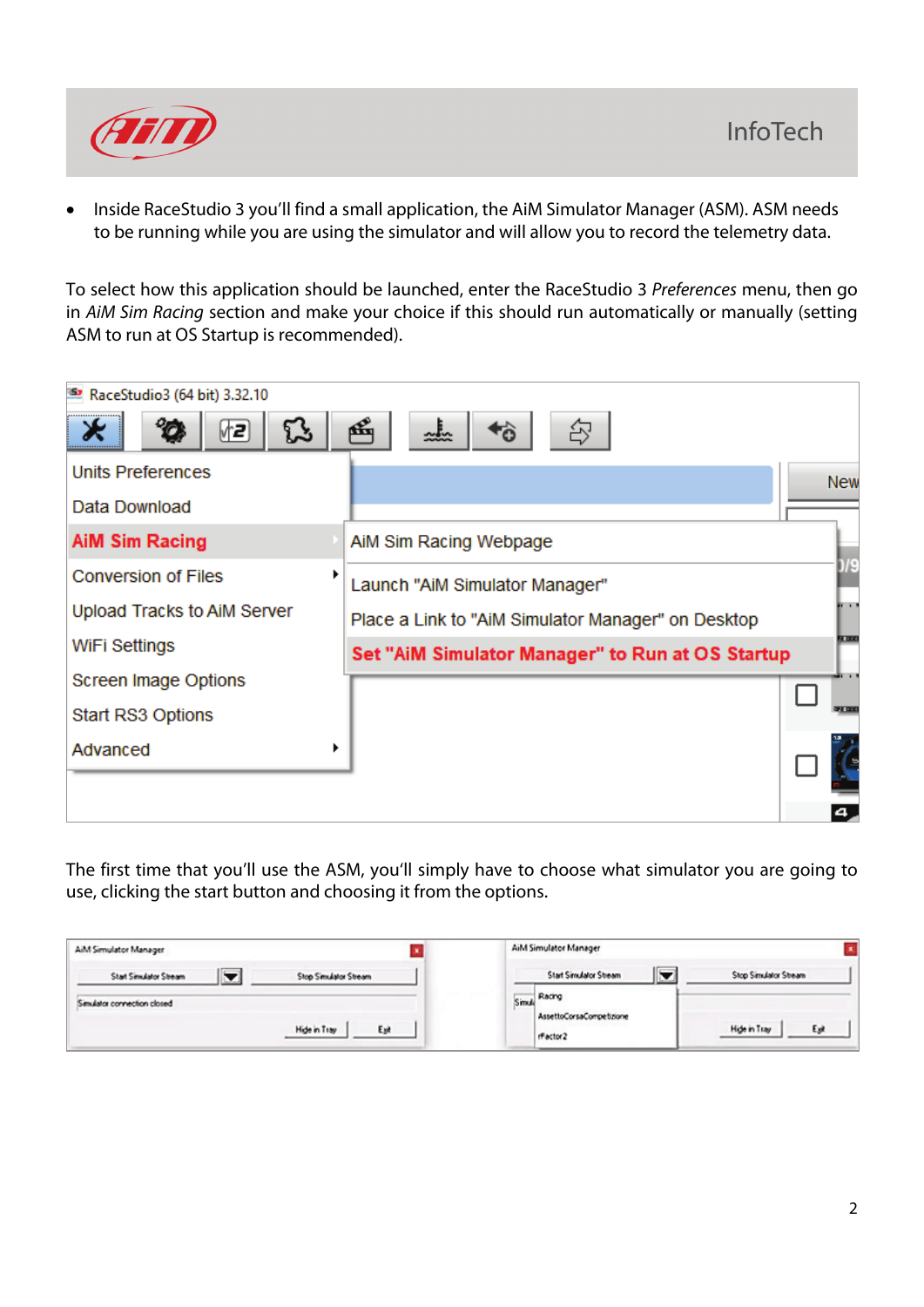

From the second time, ASM remembers your choice and based on the launch option chosen, it will start recording data during the race and will stop at the end of the session (so you don't have to press the stop button of the ASM).

| AiM Simulator Manager                                     | ×                     |
|-----------------------------------------------------------|-----------------------|
| <b>Start Simulator Stream</b>                             | Stop Simulator Stream |
| Assetto Corsa Competizione: STARTING SIMULATOR CONNECTION |                       |
|                                                           | Hide in Tray<br>Exit  |

### 3 – Drive and get data

Once everything is properly set, there are few steps left

- Run Assetto Corsa Competizione and enjoy!
- At the end of the session the data will be stored in the default folder: RaceStudio3/user/data/AssettoCorsaCompetizione.
- Now you have to import the data and convert them in DRK format. To do this go to the *Preferences* menu , then *Conversion of Files* and select the files that you need. In few seconds RaceStudio2 Analysis will automatically open the last session files and you'll be able to start analyzing the data and checking every single detail of your performance!

| RaceStudio3 (64 bit) 3.32.10 |                                              |
|------------------------------|----------------------------------------------|
| <br>B<br>γ≥                  | 嚼<br>ᅹ<br>₩                                  |
| <b>Units Preferences</b>     |                                              |
| Data Download                |                                              |
| ٠<br>AiM Sim Racing          |                                              |
| <b>Conversion of Files</b>   | Settings                                     |
| Upload Tracks to AiM Server  | 2 New "iRacing" File(s) Available for Import |
| <b>WiFi Settings</b>         |                                              |
| <b>Screen Image Options</b>  | <b>Batch Convert</b>                         |
| Start RS3 Options            |                                              |
| Advanced<br>٠                |                                              |
|                              |                                              |

| <b>RS3</b>                    | <b>Batch Conversion</b> | ×          |
|-------------------------------|-------------------------|------------|
| Folder                        | File(s)                 | Converting |
| <b>Export Formats</b>         |                         |            |
| AiM drk [RS2Analysis data]    |                         |            |
| AiM CSV [RS2Analysis style]   |                         |            |
| AiM CSV [SCCA Specifications] |                         |            |
| Google(TM) kml                |                         |            |
|                               |                         |            |
|                               |                         |            |
|                               |                         |            |
|                               |                         |            |
|                               |                         |            |
|                               |                         | Exit       |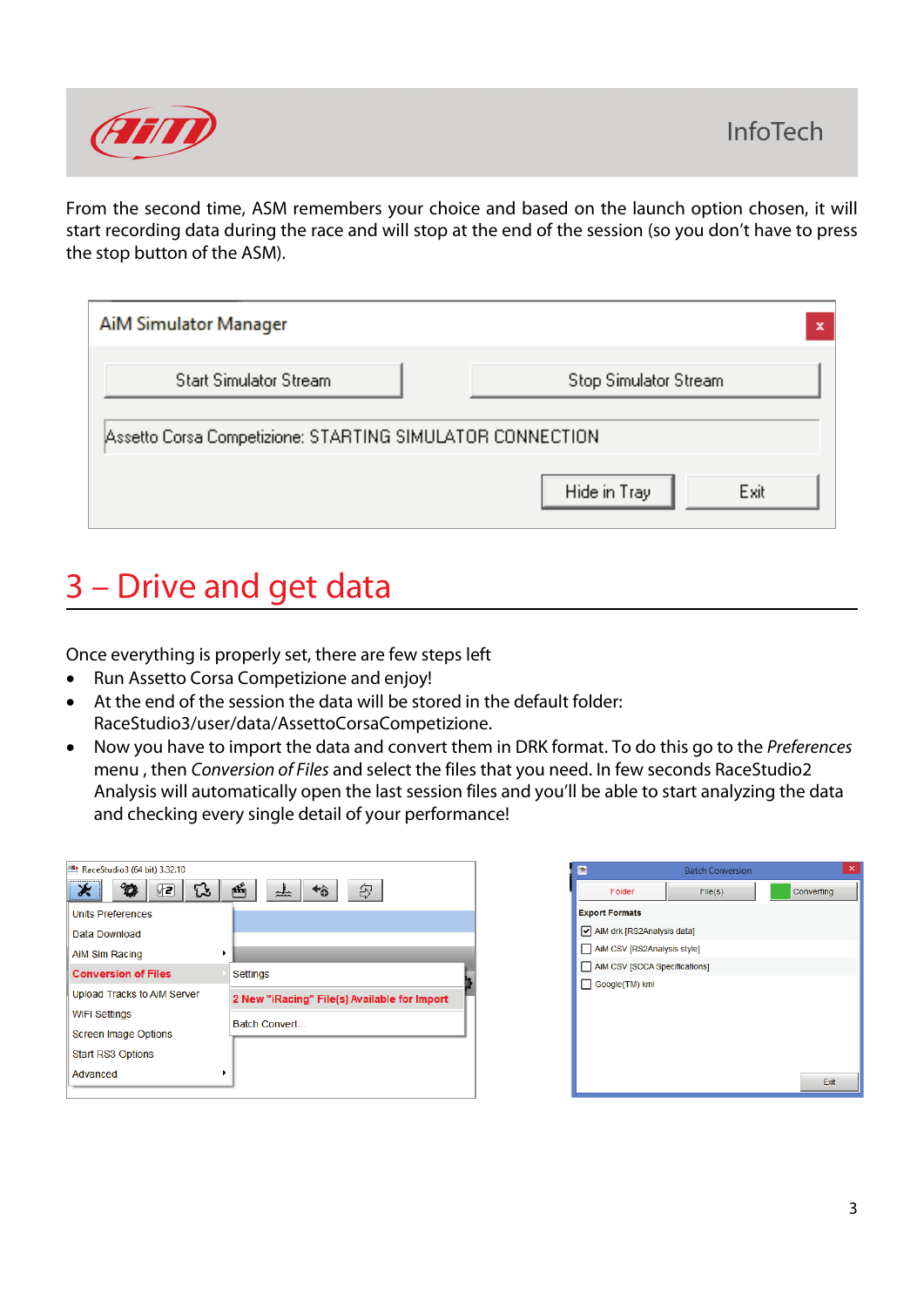

**Default** channels available for Assetto Corsa Competizione are:

| <b>CHANNEL NAME</b>    | <b>FUNCTION</b>            | <b>CHANNEL NAME</b> | <b>FUNCTION</b>          |
|------------------------|----------------------------|---------------------|--------------------------|
| <b>RPM</b>             | Engine RPM                 | PerfMeter           | Performance meter        |
| Throttle               | Throttle position          | Clutch              | Clutch position          |
| <b>Brake</b>           | Brake pressure             | <b>BrakeBias</b>    | <b>Brake bias</b>        |
| Fuel                   | <b>Fuel level</b>          | <b>Status</b>       | <b>Status</b>            |
| SteerAngle             | Steering angle             | Sessiontype         | Session type             |
| Speed                  | Vehicle speed              | CompletedLaps       | Completed laps           |
| Gear                   | Selected gear              | Position            | Driver position          |
| LateralAcc             | Lateral acceleration       | CurrentTime         | Current time             |
| VerticalAcc            | Vertical acceleration      | LastTime            | Last time                |
| <b>InlineAcc</b>       | Inline acceleration        | <b>BestTime</b>     | <b>Best time</b>         |
| PitchRate              | Pitch rate                 | <b>DistTraveled</b> | <b>Traveled distance</b> |
| YawRate                | Yaw rate                   | <b>IslnPit</b>      | Vehicle in pit           |
| RollRate               | <b>Roll rate</b>           | CurrentSector       | Current sector           |
| pitLimiterOn           | Pit limiter activated      | LastSectorTime      | Last sector time         |
| <b>ABS</b>             | ABS intervention           | PenaltyTime         | Penalty time             |
| <b>TractionControl</b> | Traction control intervent | Flag                | Flag                     |
| Heading                | Heading direction          | <b>IsInPitLane</b>  | Pit lane                 |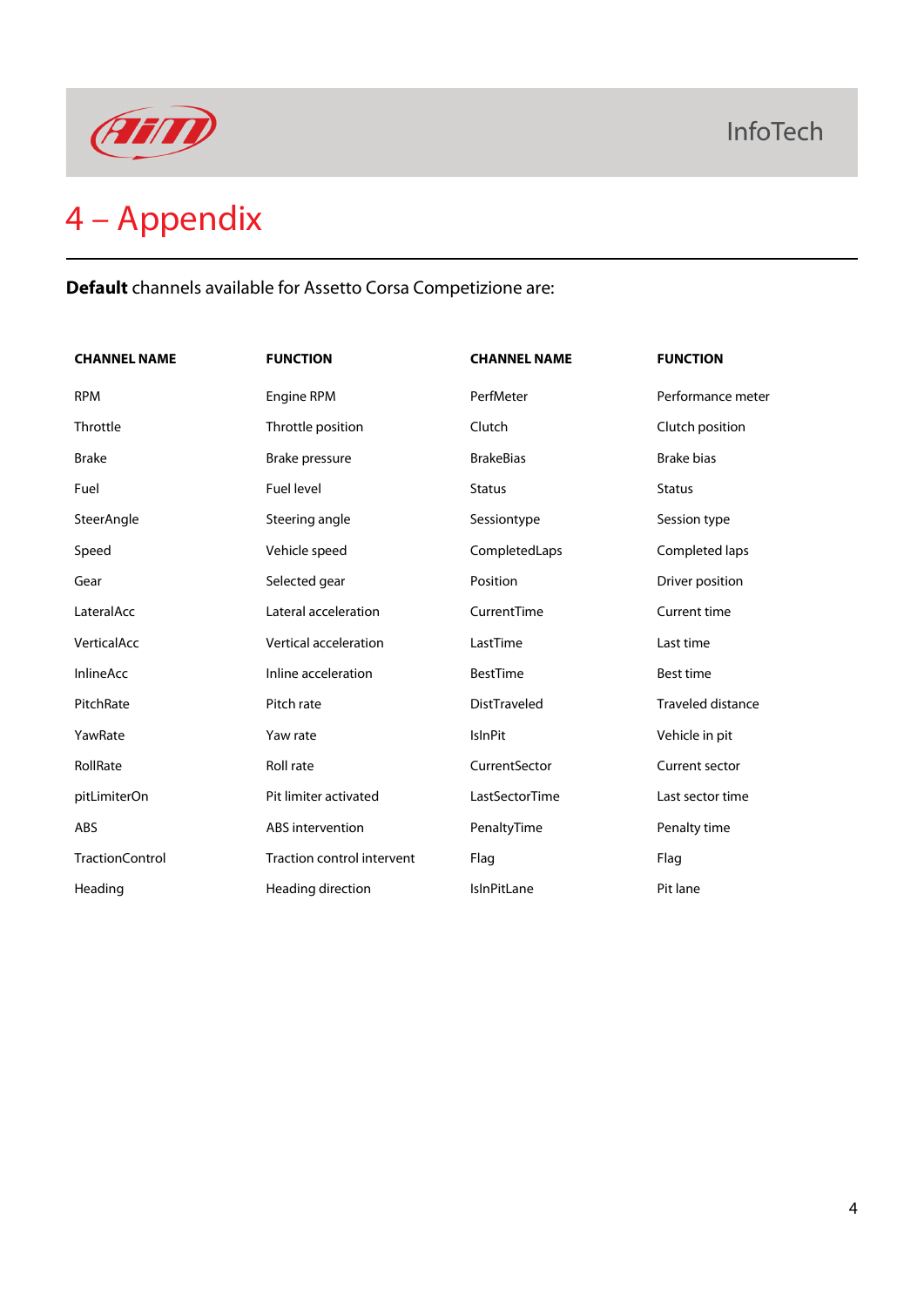

**Advanced** channels available for Assetto Corsa Competizione are (if you flag the "all channel" option you have the default+advance channel):

| <b>CHANNEL NAME</b>    | <b>FUNCTION</b>               | <b>CHANNEL NAME</b> | <b>FUNCTION</b>                  |
|------------------------|-------------------------------|---------------------|----------------------------------|
| AirDenisty             | Air density                   | LFAngSpeed          | Left Front wheel angular spd     |
| AirTemp                | Air temperature               | LFBrakeT            | Left Front brake temp            |
| PitchRate              | Pitch rate                    | LFCamber            | Left Front tire camber           |
| <b>TractionControl</b> | <b>Traction control</b>       | LFDirtLevel         | LFDirtLevel                      |
| pitLimiterOn           | Pit limiter ON                | LFLoad              | Left Front wheel load            |
| Alcontrolled           |                               | LFPressure          | Left Front wheel press           |
| <b>Ballast</b>         | <b>Ballast</b>                | LFSlip              | Left Front wheel slip            |
| CurrentMaxRPM          | <b>Current maximum RPM</b>    | LFSusp              | Left Front suspension travel     |
| EngineBrake            | Engine brake                  | <b>LFTireCoreT</b>  | Left Front tire core temp        |
| ForceFeedback          | Force feedback                | LFTireSurfTi        | Left Front tire surface          |
| MandatoryPitDone       | Mandatory pit done            | LFTireSurfTm        | Left Front tire surface temp mid |
| P2Pactivations         | Peer-to-peer activations      | LFTireSurfTo        | Left Front tire surface temp out |
| P2Pstatus              | Peer-to-peer status           | <b>LFTireWear</b>   | Left Front tire wear             |
| Pitch                  | Pitch                         | LRAngSpeed          | Rear left wheel angular speed    |
| RideHeightF            | Ride height front             | LRBrakeT            | Left Rear brake temp             |
| RideHeightR            | Ride height rear              | LRCamber            | Left Rear tire camber            |
| Roll                   | Roll                          | LRDirtLevel         | Left Rear tire dirt level        |
| SurfaceGrip            | Surface grip                  | LRLoad              | Left Rear wheel load             |
| TrackTemp              | Track temperature             | LRPressure          | Left Rear wheel press            |
| TurboBoost             | Turbo boost                   | LRSlip              | Left Rear wheel slip             |
| WindDirection          | Wind direction                | LRSusp              | Left Rear suspension travel      |
| WindSpeed              | Wind speed                    | <b>LRTireCoreT</b>  | Left Rear tire core temp         |
| AutoshifterOn          | Auto shifter ON               | LRTireSurfTi        | Left Rear tire surface temp in   |
| cgHeight               | Center of gravity height      | LRTireSurfTm        | Left Rear tire surface temp mid  |
| DisTraveled            | <b>Travelled distance</b>     | LRTireSurfTo        | Left Rear tire surface temp out  |
| East                   | Vehicle pos (east coordinate) | <b>LRTireWear</b>   | Left Rear tire wear              |
| Flag                   | Flag                          | North               | Vehicle pos. (north coordinate)  |